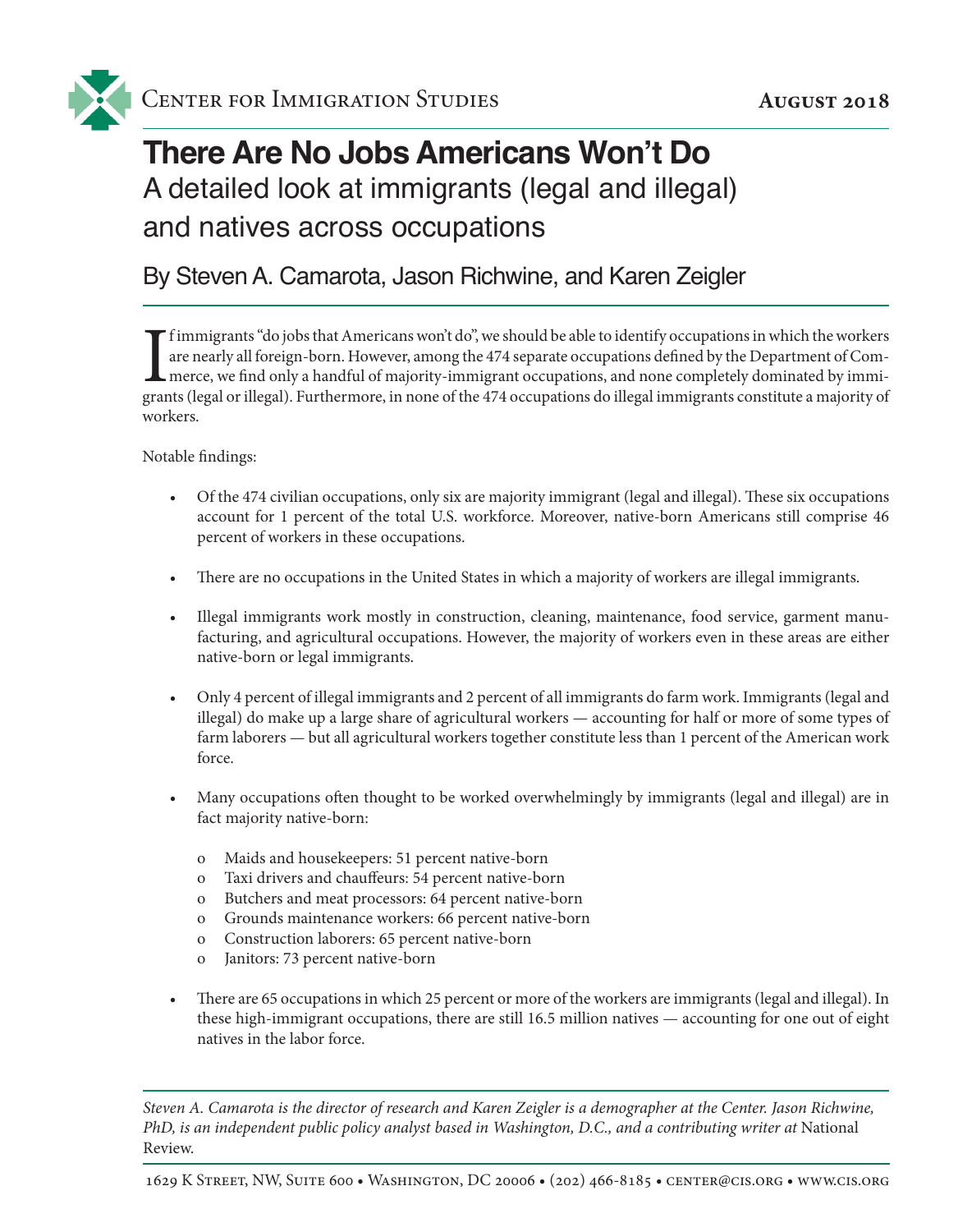- • High-immigrant occupations (25 percent or more immigrant) are primarily, but not exclusively, lower-wage jobs that require relatively little formal education.
- In high-immigrant occupations, 54 percent of the natives in those occupations have no education beyond high school, compared to 30 percent of the rest of the labor force.
- • Natives tend to have high unemployment in high-immigrant occupations, averaging 9.8 percent during the 2012- 2016 period, compared to 5.6 percent in the rest of the labor force. There were a total of 1.8 million unemployed native-born Americans in high-immigrant occupations.
- • The stereotype that native-born workers in high-immigrant occupations are mostly older, with few young natives willing to do such work, is largely inaccurate. In fact, 34 percent of natives in high-immigrant occupations are age 30 or younger, compared to 29 percent of natives in the rest of labor force.
- Not all high-immigrant occupations are lower-skilled. For example, 38 percent of software engineers are immigrants, as are 28 percent of physicians.
- • A number of politically influential groups face very little job competition from immigrants (legal and illegal). For example, only 7 percent of lawyers and judges and 7 percent of farmers and ranchers are immigrants, as are at most 9 percent of English-language reporters and correspondents.<sup>1</sup>

## Full Results

The Excel spreadsheet that accompanies this report gives the share of each occupation that is comprised of immigrant workers. (Download [here.](Immigrant_and_Native_Share_Occupations_3.xlsx))

### **Discussion**

Because the American economy is so dynamic, with many factors impacting employment and wages, it would be a mistake to believe that every job taken by an immigrant is a job lost by a native. It would also be a mistake, however, to assume that dramatically increasing the number of available workers in high-immigrant occupations has no impact on the employment prospects or wages of natives. As our results indicate, at the most detailed level of analysis possible, there are very few occupations that are majority immigrant — just six out of 474 — and 46 percent of workers even in these high-immigrant occupations are native-born. Moreover, high-immigrant occupations employ less than 1 percent of all native workers and 3 percent of all immigrant workers.<sup>2</sup> Therefore, speaking of "jobs Americans won't do" gives the false impression that the labor market is strictly segmented between immigrant and native jobs.

Of course, immigrants are much more concentrated in some occupations than in others, but a large number of native-born Americans still work in high-immigrant occupations. There are nearly 900,000 U.S.-born maids and housekeepers, for example, and 1.3 million native-born construction laborers. Clearly, natives are willing to do these jobs — in fact, they *are* doing them. Assertions by employers that it is impossible to hire Americans should therefore be treated skeptically. Given the large number of native-born Americans who already do "immigrant jobs", and given the 42 million working-age natives who are not currently in the labor force, it seems likely that increasing wages and benefits, improving working conditions, and changing recruitment practices could go a long way toward securing needed workers even in the absence of immigration.3

**Illegal Immigrants.** Illegal immigrants tend to be even more associated with the "jobs Americans won't do" mantra. And yet there are just 24 occupations out of 474 in which illegal immigrants comprise at least 15 percent of workers. There are 5.7 million natives in these high-illegal-immigrant occupations, 67 percent of whom have no education beyond high school. By contrast, in occupations that are made up of 5 percent or fewer illegal immigrants, 75.5 percent of natives have education beyond high school. By contrast, in occupations that are made up of 10 percent or fewer illegal immigrants, 69.5 percent of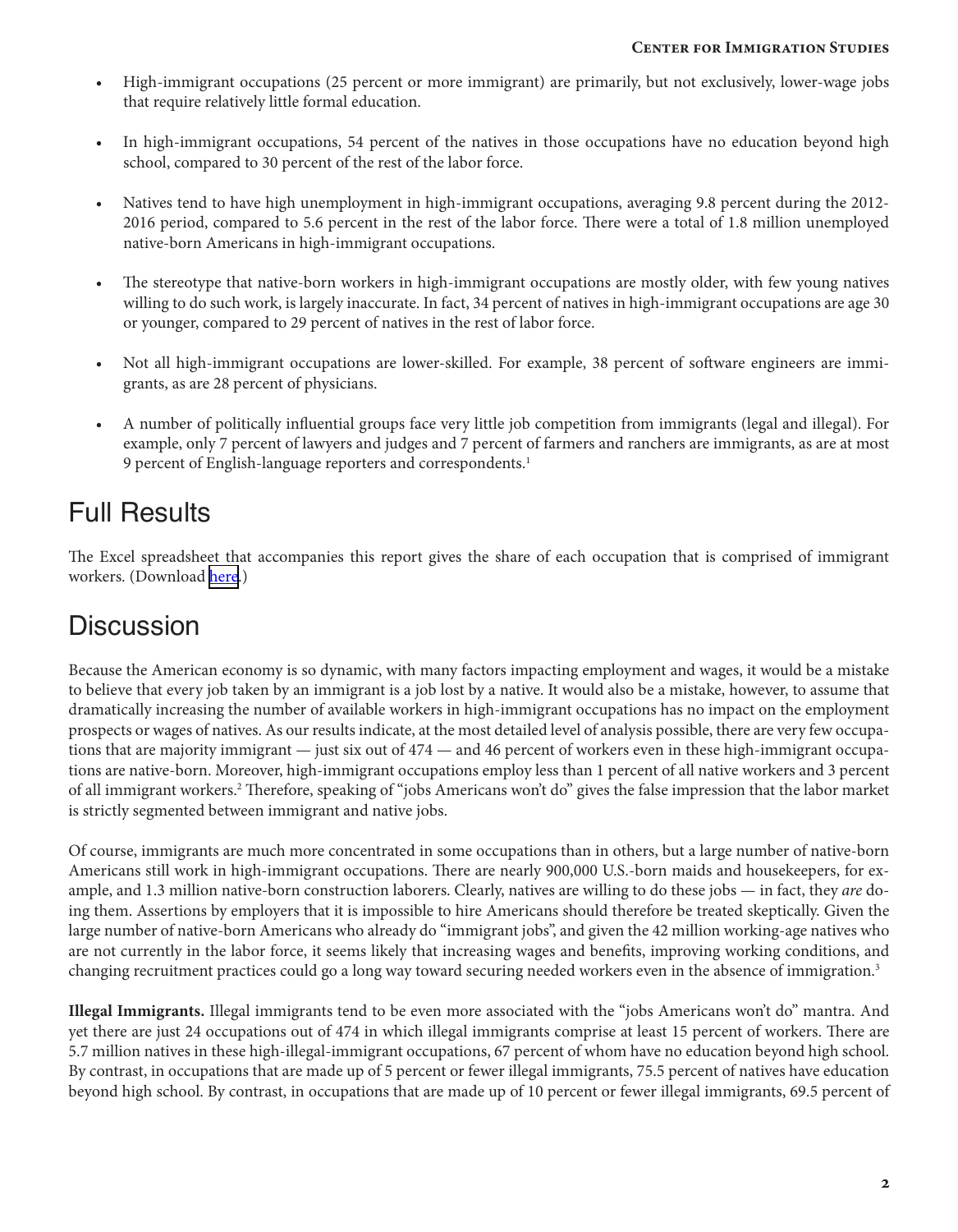natives have education beyond high school.4 This suggests that the impact of illegal immigration on wages and employment opportunities will be felt most by less-educated natives. More-educated natives will tend to avoid competition with illegal immigrants.

**Agricultural Work.** The tendency for immigrants to work in agriculture is often overestimated. In fact, we find that only 4 percent of illegal immigrants and 2 percent of all immigrants work on farms.<sup>5</sup> Immigrants do make up a significant share of farm workers — accounting for half or more of some types of farm work. But only about one million people of any nativity work on farms in the United States, accounting for less than 1 percent of the entire civilian labor force of 160 million.<sup>6</sup>

**State and Local Picture.** This analysis focuses on the nation as a whole. Of course, the immigrant share of occupations will vary significantly at the state and local level. For example, a very high-immigration state like California will have more majority-immigrant occupations than a low-immigration state like Ohio. In low-immigrant areas, the overwhelming majority of workers are natives, even in low-wage, difficult jobs, meaning that when immigrants are not present natives do this type of work. Furthermore, we live in a national economy in which workers can and do move to higher-wage and lower-unemployment areas over time. Of native-born adults, 14.8 percent changed addresses in just the last year. Moreover, 38.4 percent live outside of their state of birth.7 In its large 2016 study of immigration, the National Academies of Sciences concluded that the effects of immigration are likely to be national in scope. Capital, labor, goods, and services can all move. This means that the impact of immigration is not confined to only those areas of the country where immigrants settle.<sup>8</sup>

## Data and Methods

The data for this analysis comes from the public-use file of the combined five-year sample of the American Community Survey (ACS), covering the years 2012 through 2016. The file includes 7.6 million individuals in the civilian, non-institutionalized labor force, about 1.1 million of whom are immigrants. Persons in the labor force are either working or looking for work. Consistent with the way the government reports most labor force statistics, we confine our analysis to civilians 16 years of age and older and not living in institutions. Immigrants, who can also be referred to as the "foreign-born", are defined as persons living in the United States who were not U.S. citizens at birth. This includes people who are naturalized American citizens, legal permanent residents (green card holders), illegal aliens, and people on long-term temporary visas such as students or guestworkers. It does not include those born abroad to American parents or those born in outlying territories of the United States, such as Puerto Rico.

**Identifying Illegal Immigrants.** Illegal immigrants are present in Census data, but never explicitly identified by the Bureau. To determine which respondents are most likely to be illegal, CIS follows a methodology similar to those used by the Pew Research Center and the Center for Migration Studies.<sup>9</sup> We start by eliminating immigrant respondents who are almost certainly not illegal — for example, spouses of natural-born citizens; veterans; people who receive direct welfare payments (except Medicaid for women who gave birth within the past year and for residents of certain states); people who have government jobs; Cubans (because of special rules for that country); immigrants who arrived before 1980 (because the 1986 amnesty should have already covered them); people in certain occupations requiring licensing, screening, or a government background check (e.g. doctors, pharmacists, and law enforcement); and people likely to be on student visas. The remaining candidates are weighted to replicate known characteristics of the illegal population (size, age, gender, country of origin, and state of residence) as determined by the Department of Homeland Security.<sup>10</sup> The resulting illegal population closely approximates other published estimates.

Of course, all profiles of the illegal immigrant population carry significant uncertainty, and the illegal immigrant shares of various occupations included in the table are no exception. When those shares become small, we designate them as"less than 4 percent" (or a smaller percentage) to avoid false precision.